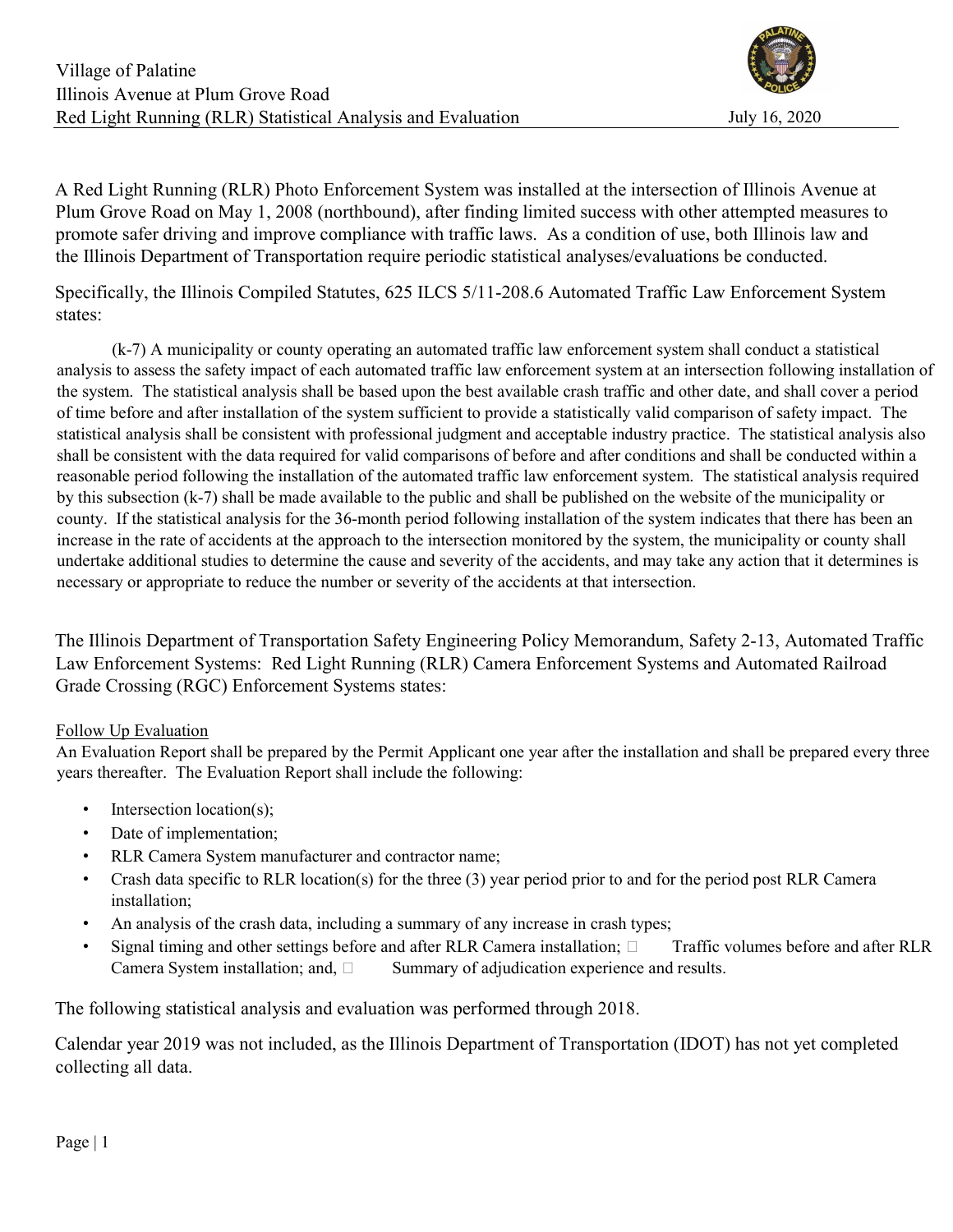

## Illinois Avenue at Plum Grove Road Palatine, IL

- RLR Photo Enforcement System monitors violations occurring on the northbound approach of the intersection
- RLR Photo Enforcement System installed: May 1, 2008
- Traffic signal timing strictly adheres to the guidelines for timing of clearances established by the Illinois Department of Transportation (IDOT), in accordance with the MUTCD standards. Neither the Village nor the Vendor has access to or influence over the establishment of signal timings. Both entities understand that tampering with these timings would be a safety violation with significant consequences.



Illinois Avenue at Plum Grove Road, Northbound Approach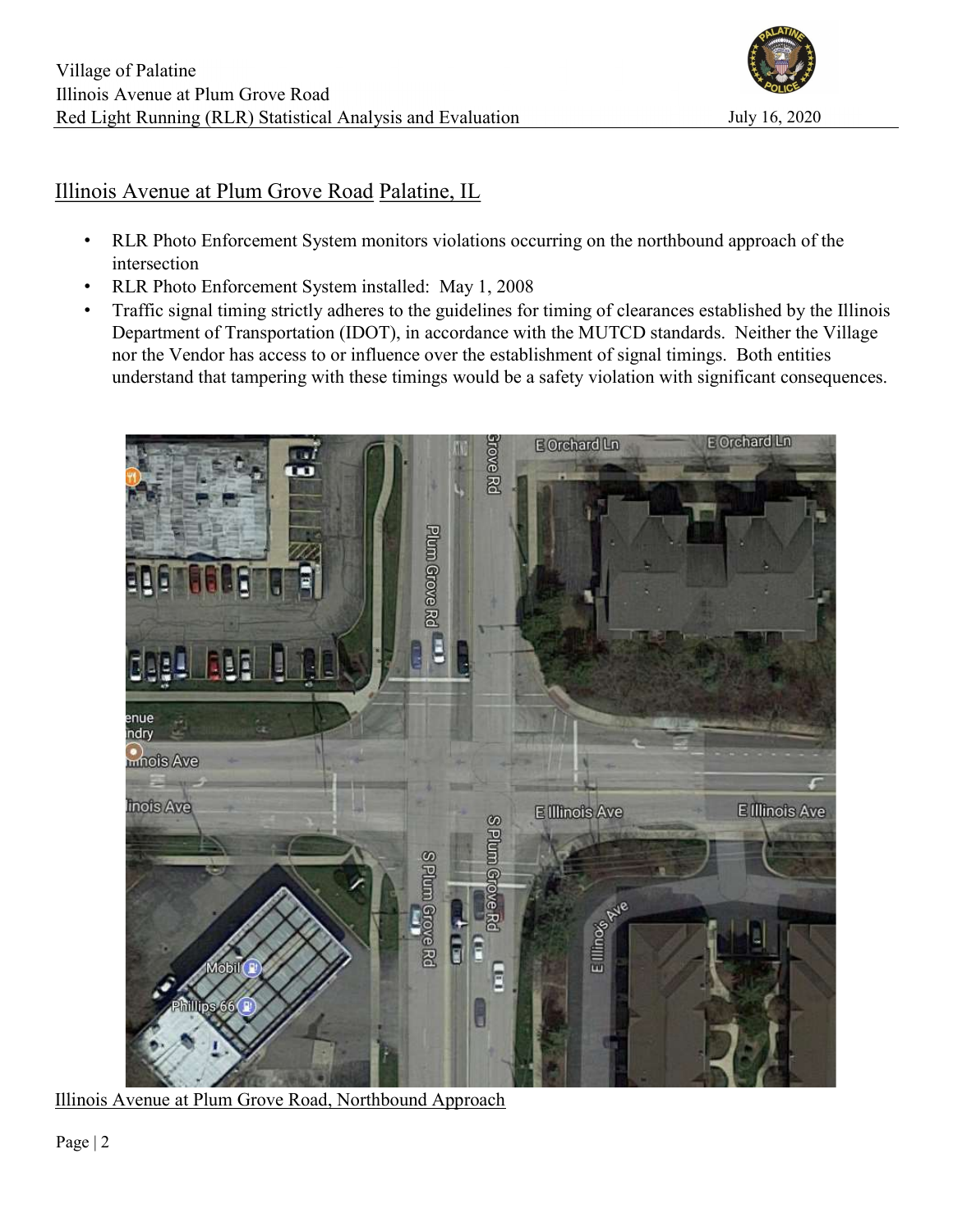



Illinois Avenue at Plum Grove Road, Southbound Approach



Illinois Avenue at Plum Grove Road, Eastbound Approach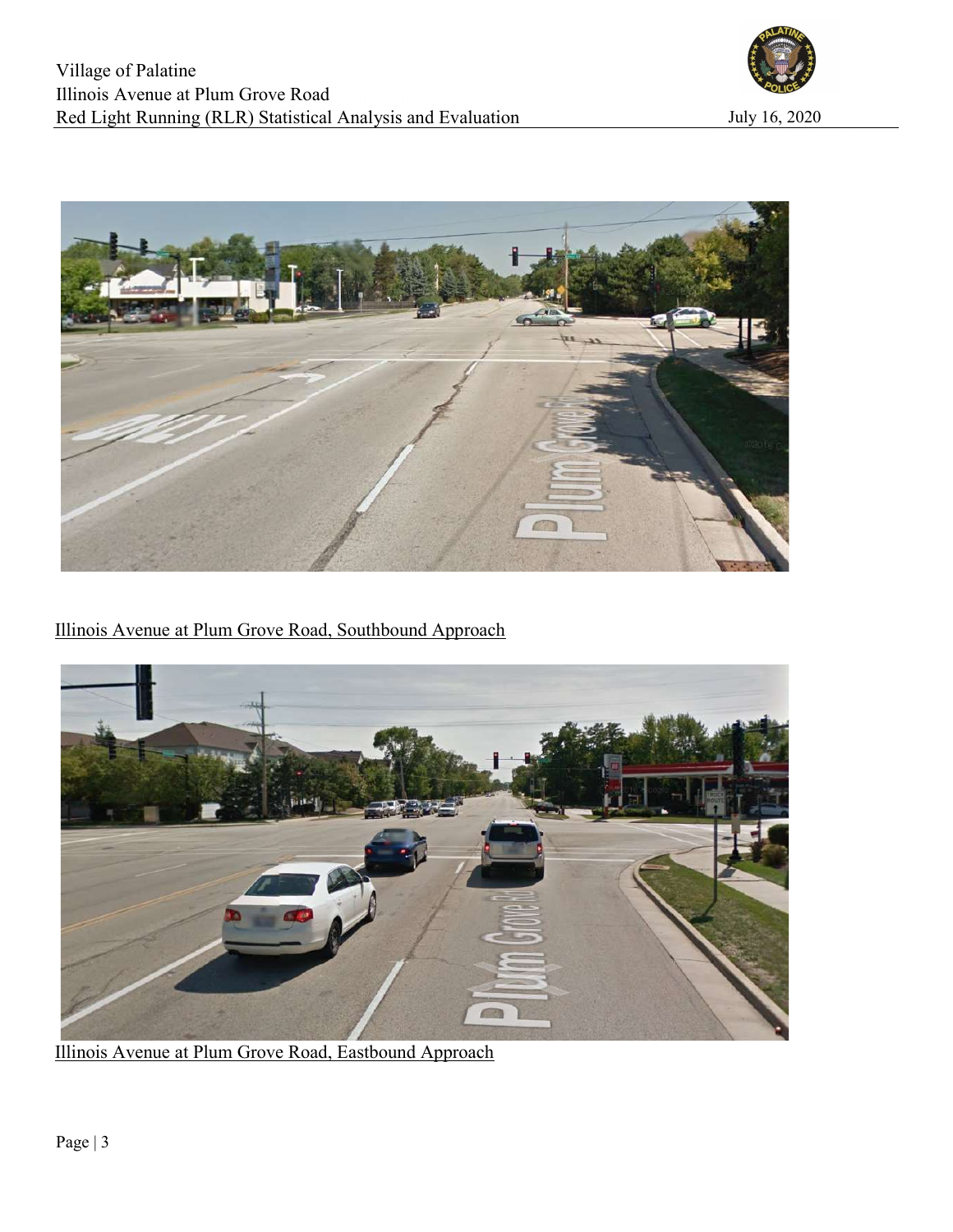



Illinois Avenue at Plum Grove Road, Westbound Approach



Average Daily Traffic

Data was obtained from the Illinois Department of Transportation's website www.gettingaroundillinois.com.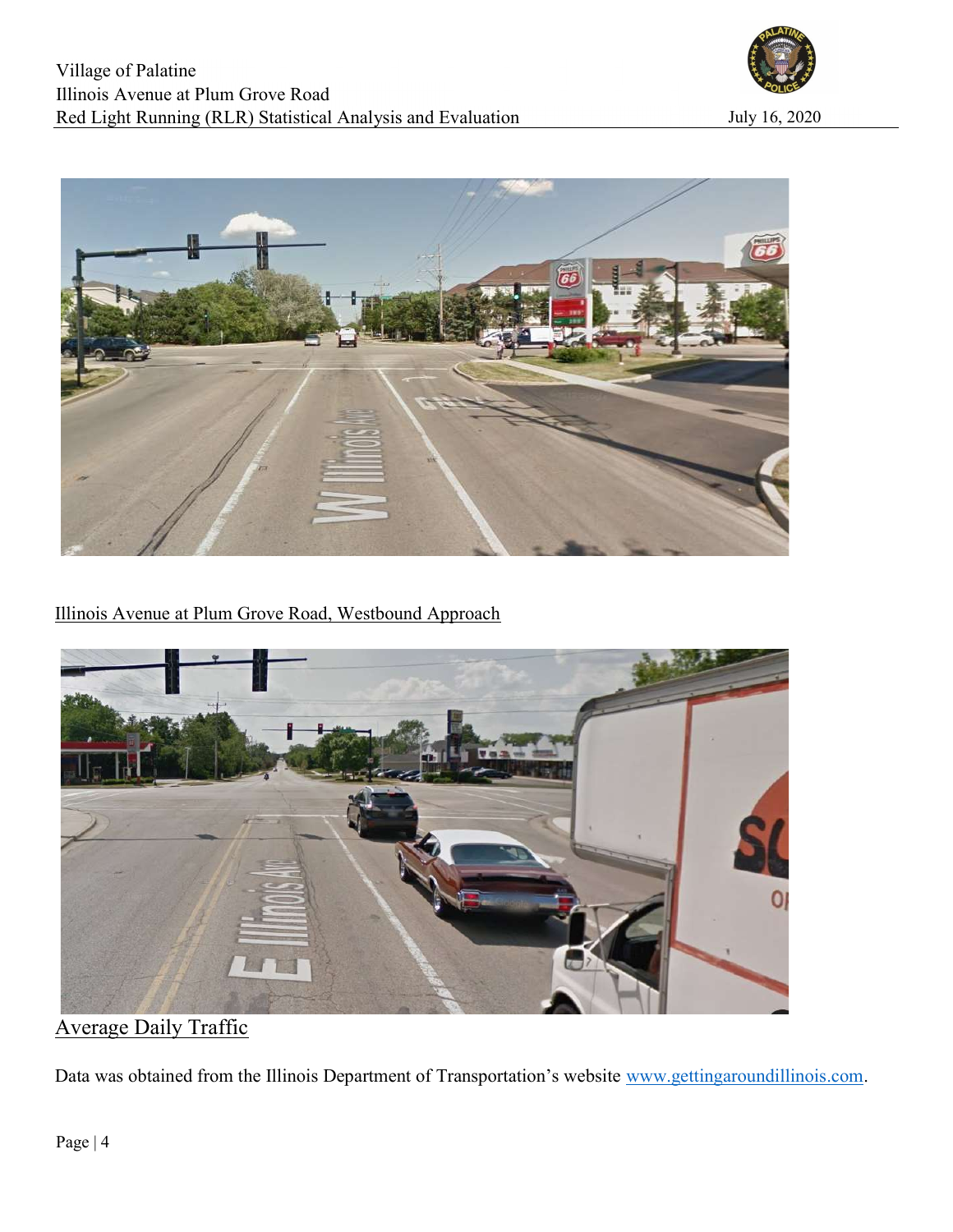

Illinois Avenue at Plum Grove Road (Northbound/Southbound)

- $10,500 (2006)$
- $\cdot$  14,200 (2014)
- $11,400 (2018)$



# Average Daily Traffic (continued)

Data was obtained from the Illinois Department of Transportation's website www.gettingaroundillinois.com.

Illinois Avenue at Plum Grove Road (Eastbound/Westbound)

Page | 5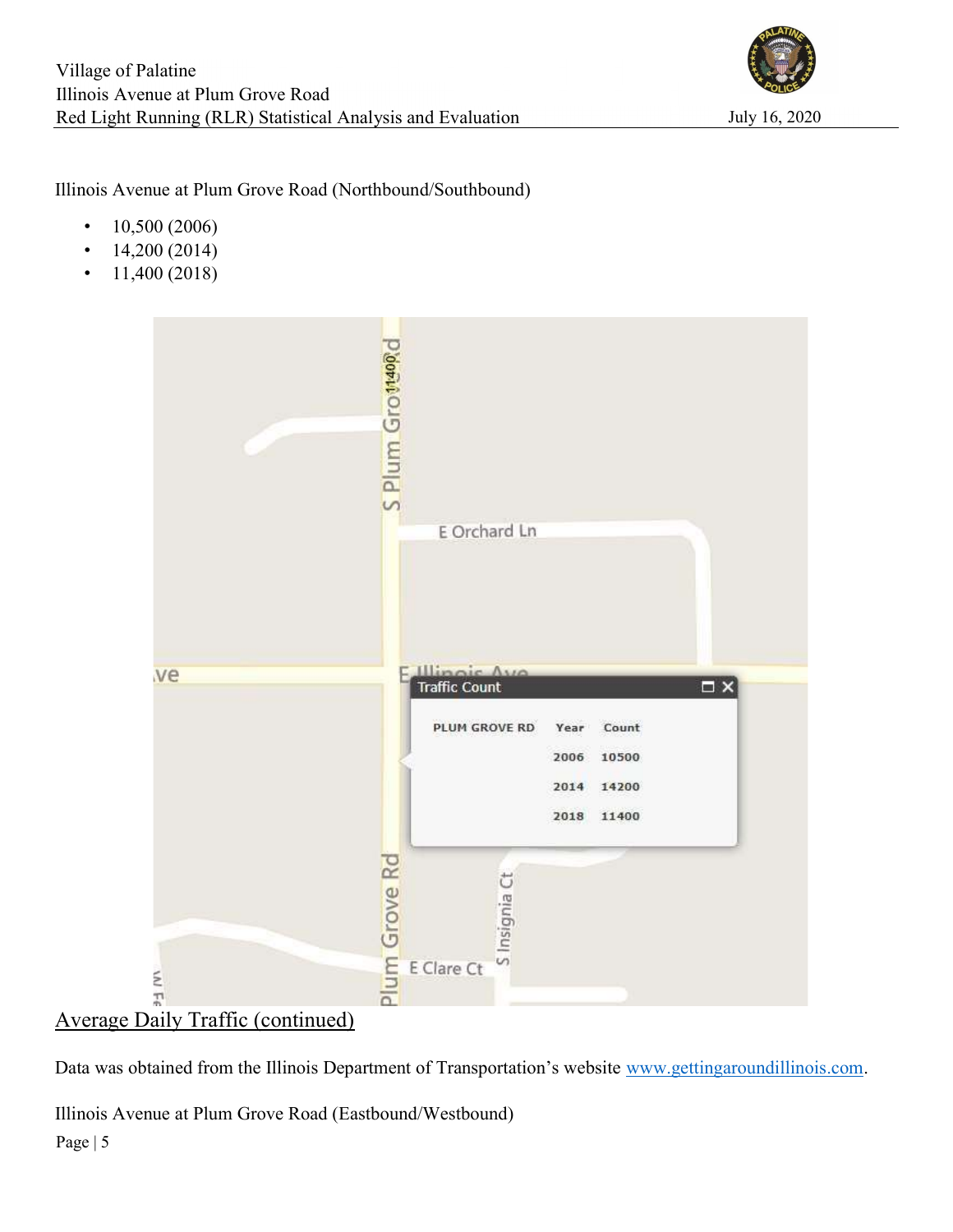

□ Data Not Available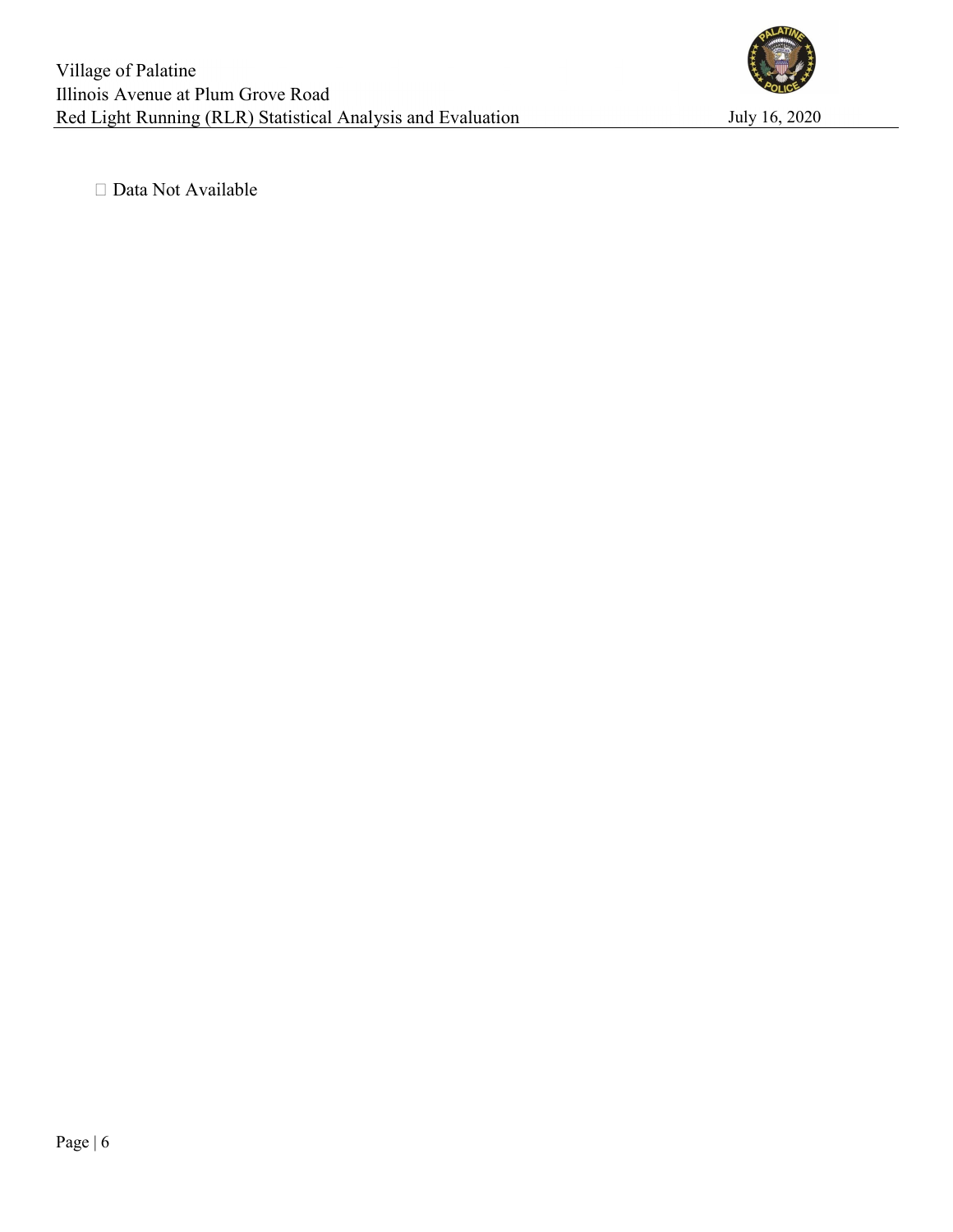

## Adjudication Experience

RLR camera violations are contested and adjudicated through an administrative hearing conducted each month. Adjudication data for the Village's Automated Enforcement Program is shown below in Table 1. Data compiled is not intersection specific, rather totals for the program as a whole.

|                                      | <b>VILLAGE OF PALATINE ADJUDICATION FOR</b> |                   |  |  |  |  |  |  |  |
|--------------------------------------|---------------------------------------------|-------------------|--|--|--|--|--|--|--|
| AUTOMATED PHOTO ENFORCEMENT PROGRAM* |                                             |                   |  |  |  |  |  |  |  |
| YEAR /TOTALS                         | <b>LIABLE</b>                               | <b>NOT LIABLE</b> |  |  |  |  |  |  |  |
| 2008                                 | 237                                         | 29                |  |  |  |  |  |  |  |
| 2009                                 | 1,226                                       | 139               |  |  |  |  |  |  |  |
| 2010                                 | 389                                         | 65                |  |  |  |  |  |  |  |
| 2011                                 | 329                                         | 74                |  |  |  |  |  |  |  |
| 2012                                 | 887                                         | 183               |  |  |  |  |  |  |  |
| 2013                                 | 718                                         | 114               |  |  |  |  |  |  |  |
| 2014                                 | 749                                         | 151               |  |  |  |  |  |  |  |
| 2015                                 | 518                                         | 90                |  |  |  |  |  |  |  |
| 2016                                 | 550                                         | 107               |  |  |  |  |  |  |  |
| 2017                                 | 581                                         | 118               |  |  |  |  |  |  |  |
| 2018                                 | 423                                         | 103               |  |  |  |  |  |  |  |
| 2019                                 | 433                                         | 66                |  |  |  |  |  |  |  |
| 2020**                               | 106                                         | 26                |  |  |  |  |  |  |  |
| PROGRAM TO DATE TOTAL:               | 7,146                                       | 1,265             |  |  |  |  |  |  |  |

\*Adjudication totals include contested violations for entire program (all RLR cameras).

\*\*2020 totals through June 2020

### Table 1

The high-quality video footage and photographic evidence produced by the enforcement system is a contributing factor in a majority of the contested RLR violations being upheld by the Hearing Officer. The police officers assigned to review and approve/reject potential violations are vigilant in applying the same officer discretion and criteria they would if issuing an in-person citation, resulting in only highly prosecutable violations being mailed out.

Crash History and Analysis

 $\Box$  Table 2 includes crash data obtained from the Illinois Department of Transportation, detailing angle, turning, rear-end, and other type crashes occurring at the intersection pre/post RLR Photo Enforcement System installation.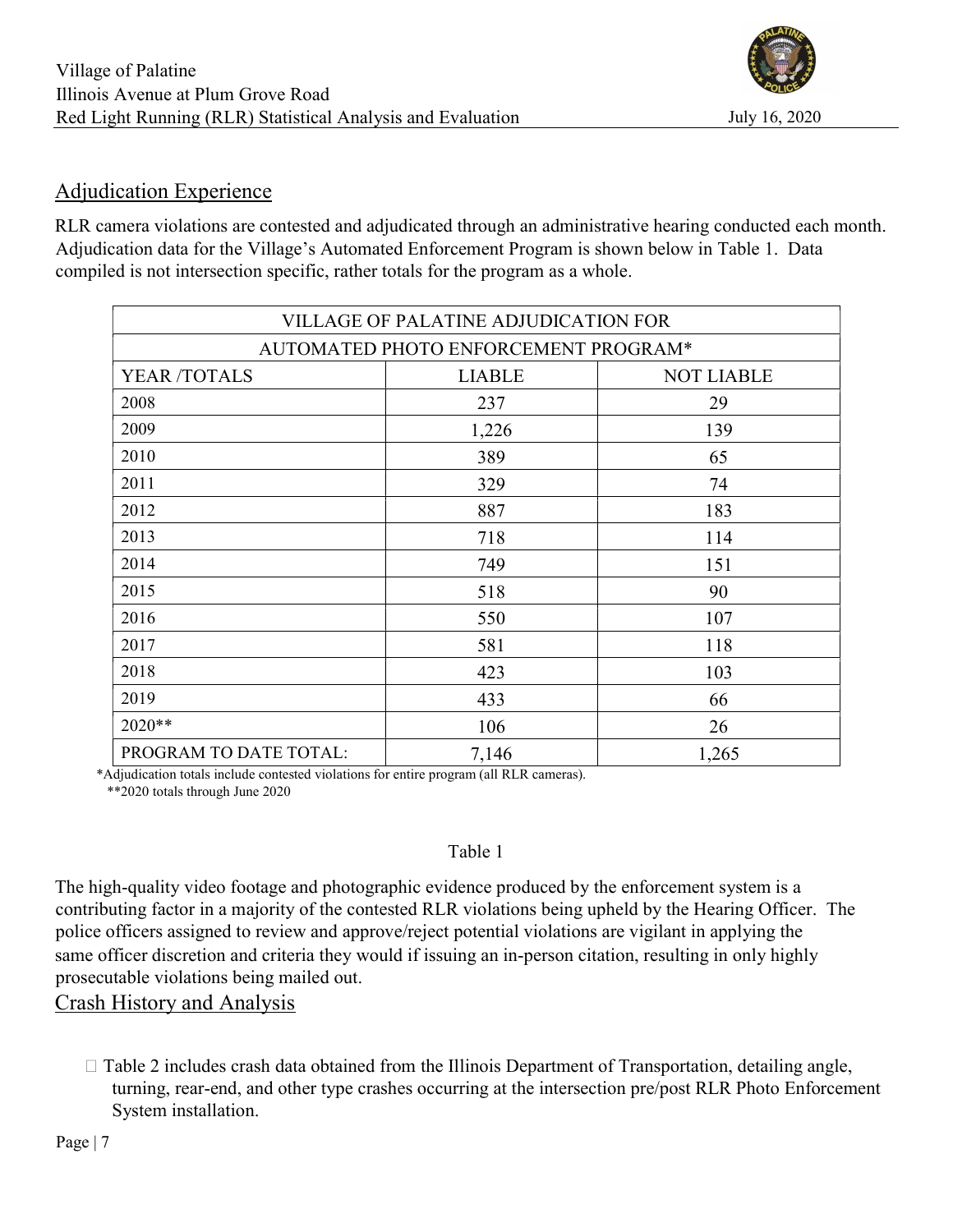

#### ALL INTERSECTION APPROACHES

|                | Crashes         |         |              |       |                      |         |                  |         |       |  |
|----------------|-----------------|---------|--------------|-------|----------------------|---------|------------------|---------|-------|--|
|                | Rear-End $%$ of |         | Angle $% of$ |       | Turning (% of Total) |         | Other $% of$     |         |       |  |
|                | Total)          |         | Total)       |       |                      |         | Total)           |         | Total |  |
| 2005           |                 | 25.0%   | 2            | 50.0% |                      | 25.0%   | $\theta$         | $0.0\%$ |       |  |
| 2006           |                 | 33.3%   | 2            | 66.7% | 0                    | $0.0\%$ | $\boldsymbol{0}$ | $0.0\%$ |       |  |
| 2007           | 0               | $0.0\%$ | 2            | 50.0% | 2                    | 50.0%   | $\boldsymbol{0}$ | $0.0\%$ |       |  |
| Total:         | 2               | 18.2%   | 6            | 54.5% | 3                    | 27.3%   | $\boldsymbol{0}$ | $0.0\%$ | 11    |  |
| 2005-2007 Avg: | 0.7             |         | 2.0          |       | $1.0\,$              |         | 0.0              |         | 3.7   |  |

| RLR Camera Installation: May 1, 2008 |                  |         |                  |         |                  |         |                  |         |                |
|--------------------------------------|------------------|---------|------------------|---------|------------------|---------|------------------|---------|----------------|
| 2008                                 | $\overline{2}$   | 66.7%   | $\mathbf{0}$     | $0.0\%$ | 1                | 33.3%   | $\boldsymbol{0}$ | $0.0\%$ | 3              |
|                                      |                  |         |                  |         |                  |         |                  |         |                |
| 2009                                 | $\overline{4}$   | 100.0%  | $\boldsymbol{0}$ | $0.0\%$ | $\boldsymbol{0}$ | $0.0\%$ | $\boldsymbol{0}$ | $0.0\%$ | $\overline{4}$ |
| 2010                                 | 2                | 50.0%   | $\mathbf{0}$     | $0.0\%$ | 1                | 25.0%   | 1                | 25.0%   | 4              |
| 2011                                 | $\boldsymbol{0}$ | $0.0\%$ | 1                | 50.0%   | 1                | 50.0%   | $\boldsymbol{0}$ | $0.0\%$ | $\overline{2}$ |
| 2012                                 | 1                | 25.0%   | $\mathbf{0}$     | $0.0\%$ | 3                | 75.0%   | $\mathbf{0}$     | $0.0\%$ | 4              |
| 2013                                 | $\overline{2}$   | 100.0%  | $\mathbf{0}$     | $0.0\%$ | $\boldsymbol{0}$ | $0.0\%$ | $\boldsymbol{0}$ | $0.0\%$ | $\overline{2}$ |
| 2014                                 | $\mathbf{0}$     | $0.0\%$ | $\mathbf{0}$     | $0.0\%$ | $\mathbf{0}$     | $0.0\%$ | $\mathbf{0}$     | $0.0\%$ | $\mathbf{0}$   |
| 2015                                 | $\overline{2}$   | 40.0%   | 1                | 20.0%   | $\overline{2}$   | 40.0%   | $\boldsymbol{0}$ | $0.0\%$ | 5              |
| 2016                                 | $\mathbf{0}$     | $0.0\%$ | $\mathbf{0}$     | $0.0\%$ | 3                | 100.0%  | $\mathbf{0}$     | $0.0\%$ | 3              |
| 2017                                 | 1                | 25.0%   | 1                | 25.0%   | 1                | 25.0%   | 1                | 25.0%   | $\overline{4}$ |
| 2018                                 | 1                | 33.3%   | 1                | 33.3%   | 1                | 33.3%   | $\mathbf{0}$     | $0.0\%$ | 3              |
| Total:                               | 13               | 41.9%   | 4                | 12.9%   | 12               | 38.7%   | 2                | 6.4%    | 31             |
| 2009-2018 Avg:                       | 1.3              |         | 0.4              |         | 1.2              |         | 0.2              |         | 3.1            |

Other indicates the following: Pedestrian, Pedal Cyclist, Fixed Object, Sideswipe, Head-On and Unknown

#### Table 2

DISCLAIMER: The motor vehicle crash data referenced herein was provided by the Illinois Department of Transportation, based upon information derived from multiple sources. Any conclusions drawn from analysis of the aforementioned data are the sole responsibility of the data recipient(s). Additionally, for coding years 2015 to present, the Bureau of Data Collection uses the exact latitude/longitude supplied by the investigating law enforcement agency to locate crashes. Therefore, location data may vary in prior years, since the data prior to 2015 was physically located by bureau personnel. Given the subjective nature of the reporting process, the modifications in the incident locating protocols and the changes to the crash reporting thresholds effective 2009, the Village of Palatine acknowledges the potential for discrepancies in the final conclusions drawn.

## Crash History and Analysis (continued)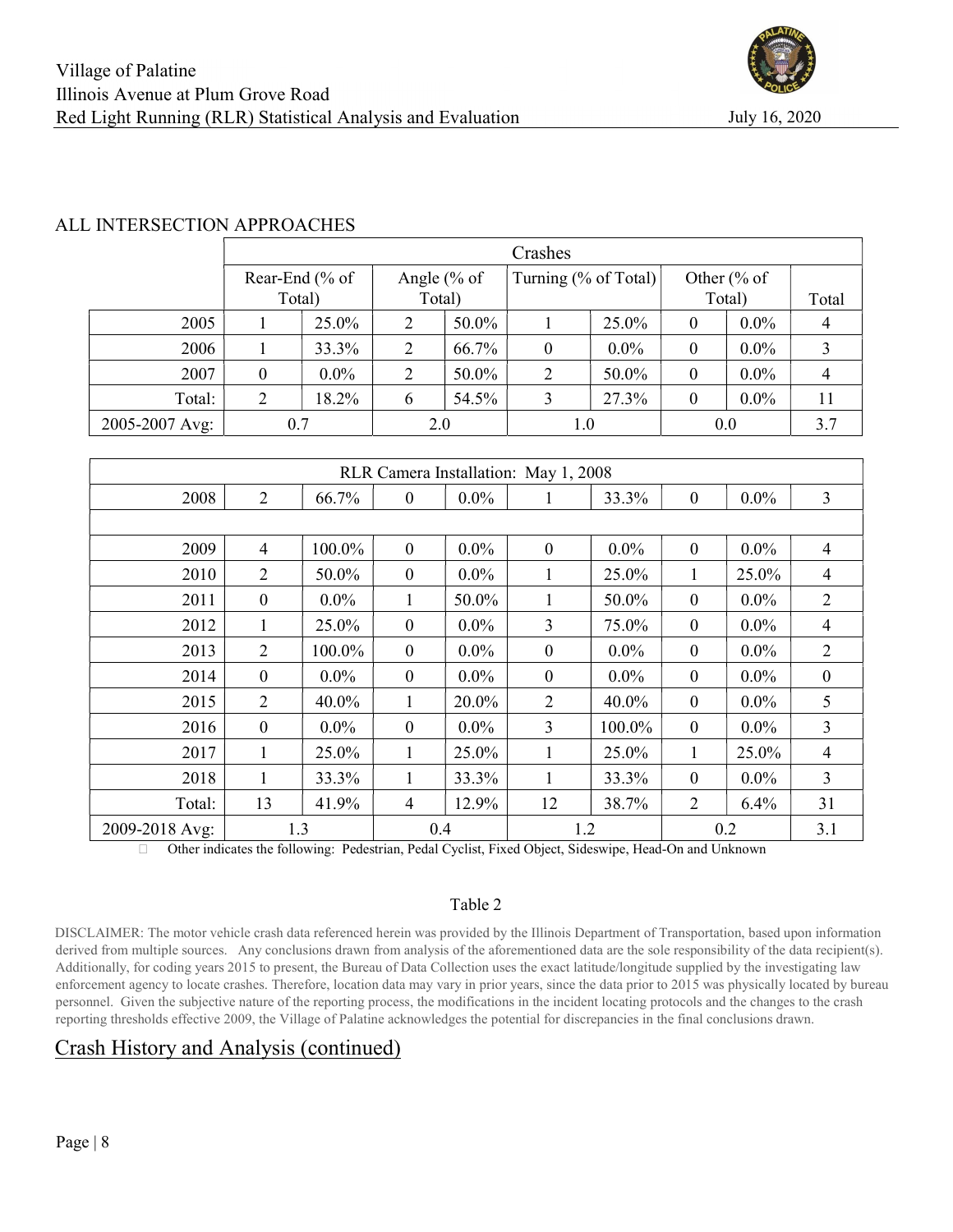

 $\Box$  Table 3 includes crash data obtained from the Illinois Department of Transportation, detailing angle, turning, rear-end, and other-type crashes occurring at the intersection on the northbound approach only, pre/post RLR Photo Enforcement System installation.

### NORTHBOUND APPROACH ONLY (PHOTO ENFORCED APPROACH)

|                | Crashes |                |              |       |                  |         |                        |         |       |  |
|----------------|---------|----------------|--------------|-------|------------------|---------|------------------------|---------|-------|--|
|                |         | Rear-End (% of | Angle $% of$ |       | Turning $% of$   |         | Other $\frac{6}{6}$ of |         |       |  |
|                |         | Total)         | Total)       |       | Total)           |         | Total)                 |         | Total |  |
| 2005           | 0       | $0.0\%$        |              | 50.0% |                  | 50.0%   | 0                      | $0.0\%$ |       |  |
| 2006           |         | 50.0%          |              | 50.0% | $\boldsymbol{0}$ | $0.0\%$ | 0                      | $0.0\%$ | 2     |  |
| 2007           | 0       | $0.0\%$        |              | 50.0% |                  | 50.0%   | $\boldsymbol{0}$       | $0.0\%$ | 2     |  |
| Total:         |         | 16.7%          | 3            | 50.0% | 2                | 33.3%   | 0                      | $0.0\%$ |       |  |
| 2005-2007 Avg: | 0.3     |                | 1.0          |       | 0.7              |         | 0.0                    | 2.0     |       |  |

| RLR Camera Installation: May 1, 2008 |                  |         |                  |         |                  |         |                  |         |                  |  |
|--------------------------------------|------------------|---------|------------------|---------|------------------|---------|------------------|---------|------------------|--|
| 2008                                 | $\mathbf{0}$     | $0.0\%$ | $\mathbf{0}$     | $0.0\%$ | $\boldsymbol{0}$ | $0.0\%$ | $\mathbf{0}$     | $0.0\%$ | $\boldsymbol{0}$ |  |
|                                      |                  |         |                  |         |                  |         |                  |         |                  |  |
| 2009                                 | $\overline{2}$   | 100.0%  | $\mathbf{0}$     | $0.0\%$ | $\mathbf{0}$     | $0.0\%$ | $\mathbf{0}$     | $0.0\%$ | $\overline{2}$   |  |
| 2010                                 | 1                | 50.0%   | $\mathbf{0}$     | $0.0\%$ | $\boldsymbol{0}$ | $0.0\%$ | 1                | 50.0%   | $\overline{2}$   |  |
| 2011                                 | $\mathbf{0}$     | $0.0\%$ | $\theta$         | $0.0\%$ | $\boldsymbol{0}$ | $0.0\%$ | $\boldsymbol{0}$ | $0.0\%$ | $\boldsymbol{0}$ |  |
| 2012                                 | $\mathbf{0}$     | $0.0\%$ | $\mathbf{0}$     | $0.0\%$ | 1                | 100.0%  | $\mathbf{0}$     | $0.0\%$ | 1                |  |
| 2013                                 | 1                | 100.0%  | $\mathbf{0}$     | $0.0\%$ | $\mathbf{0}$     | $0.0\%$ | $\mathbf{0}$     | $0.0\%$ | 1                |  |
| 2014                                 | $\mathbf{0}$     | $0.0\%$ | $\Omega$         | $0.0\%$ | $\mathbf{0}$     | $0.0\%$ | $\mathbf{0}$     | $0.0\%$ | $\overline{0}$   |  |
| 2015                                 | $\boldsymbol{0}$ | $0.0\%$ | $\boldsymbol{0}$ | $0.0\%$ | 1                | 100.0%  | $\boldsymbol{0}$ | $0.0\%$ | 1                |  |
| 2016                                 | $\mathbf{0}$     | $0.0\%$ | $\Omega$         | $0.0\%$ | $\overline{2}$   | 100.0%  | $\mathbf{0}$     | $0.0\%$ | 2                |  |
| 2017                                 | $\mathbf{0}$     | $0.0\%$ | $\mathbf{0}$     | $0.0\%$ | 1                | 100.0%  | $\boldsymbol{0}$ | $0.0\%$ | 1                |  |
| 2018                                 | $\mathbf{0}$     | $0.0\%$ | $\Omega$         | $0.0\%$ | $\mathbf{1}$     | 100.0%  | $\mathbf{0}$     | $0.0\%$ | 1                |  |
| Total                                | $\overline{4}$   | 36.4%   | $\boldsymbol{0}$ | $0.0\%$ | 6                | 54.5%   | 1                | 9.1%    | 11               |  |
| 2010-2018 Avg:                       | 0.4              |         | 0.0              |         | 0.6              |         | 0.1              |         | 1.1              |  |

Other indicates the following: Pedestrian, Pedal Cyclist, Fixed Object, Sideswipe, Head-On and Unknown

#### Table 3

DISCLAIMER: The motor vehicle crash data referenced herein was provided by the Illinois Department of Transportation, based upon information derived from multiple sources. Any conclusions drawn from analysis of the aforementioned data are the sole responsibility of the data recipient(s). Additionally, for coding years 2015 to present, the Bureau of Data Collection uses the exact latitude/longitude supplied by the investigating law enforcement agency to locate crashes. Therefore, location data may vary in prior years, since the data prior to 2015 was physically located by bureau personnel. Given the subjective nature of the reporting process, the modifications in the incident locating protocols and the changes to the crash reporting thresholds effective 2009, the Village of Palatine acknowledges the potential for discrepancies in the final conclusions drawn.